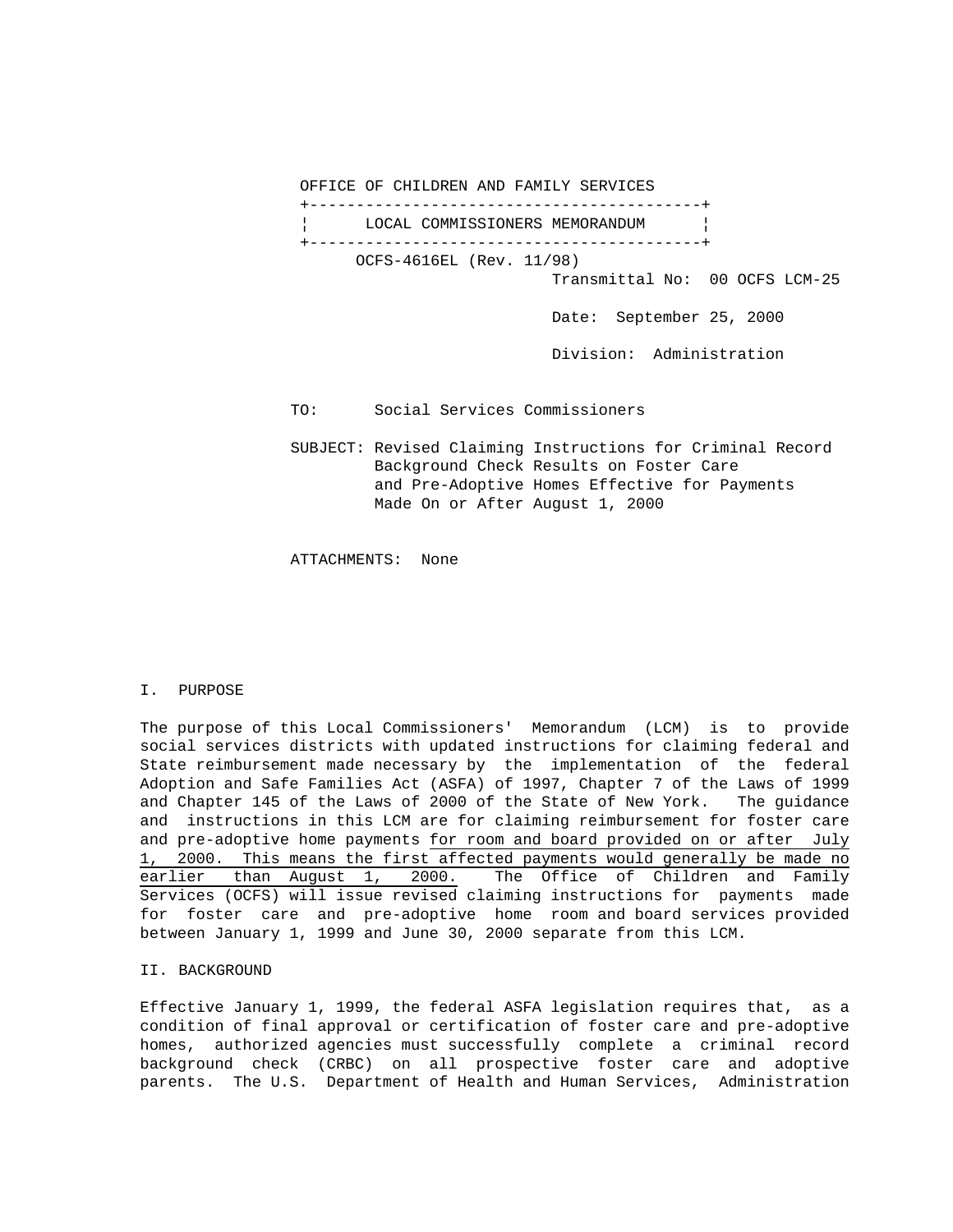Date September 25, 2000

Trans. No. 00 OCFS LCM-25 Page No. 2

for Children and Families (ACF) issued revised child welfare regulations that became effective March 27, 2000 that implement certain requirements of the federal ASFA legislation, including Title IV-E claiming criteria regarding foster care and pre-adoptive homes.

The revised child welfare regulations require that, in order to be entitled to reimbursement under Title IV-E, authorized agencies must complete the CRBC process on foster and adoptive parent applicants as a condition of final certification or approval of the home. These regulations also mandate that Title IV-E reimbursement is not to be available to homes issued emergency, temporary or contingent approvals or certifications. This prohibition includes relative homes issued an expedited (24 hour emergency) approval that is valid for 60 days under State regulations. In the case of adoptive parents, the CRBC must be done prior to the final adoption of the child or Title IV-E reimbursement is not available for otherwise eligible adoption subsidy payments.

Effective July 1, 2000, the State Legislature, under Chapter 145 of the Laws of 2000 of the State of New York, opted-out of the federal ASFA requirements pertaining to completion of the federal CRBC process for prospective foster and pre-adoptive parents. The State will continue to mandate its own CRBC process for the certification and approval of such homes but is now able to establish its own safety standards independent of the federal ASFA legislation. The details of this newly enacted legislation will be conveyed to social services districts in a forthcoming administrative directive.

The revised child welfare regulations, however, retain the federal prohibition against claiming Title IV-E for payments to newly opened homes prior to a final approval or certification being issued. This, in effect, requires that the State's CRBC requirements be successfully completed prior to the claiming of Title IV-E reimbursement for payments made to such a home because it is a condition of final approval or certification under the State's ASFA law. The opt-out provisions of Chapter 145 only affect the CRBC process and has no impact on the federal prohibition against claiming Title IV-E on payments to homes prior to completion of all certification and approval requirements, including the CRBC.

Previously, OCFS had issued regulations and 99 OCFS INF-7 to assist social services districts and voluntary authorized agencies in implementing ASFA requirements and the related provisions of Chapter 7 of the Laws of 1999 of the State of New York. By following the provisions of the regulations, authorized agencies are able to make certification and approval determinations that provide for the safety of the children placed in the homes and to comply with State requirements for issuing certifications and approvals. The OCFS regulations also detail the conditions for, and standards by which, agencies can issue emergency certifications and approvals and extend existing certifications and approvals that will permit both the emergency and continued placement of children in the home. OCFS will shortly be issuing amended regulations to reflect the revised CRBC standards set forth in Chapter 145 of the Laws of 2000. The OCFS issued 99 OCFS LCM-8 instructing districts on claiming payments to foster and adoptive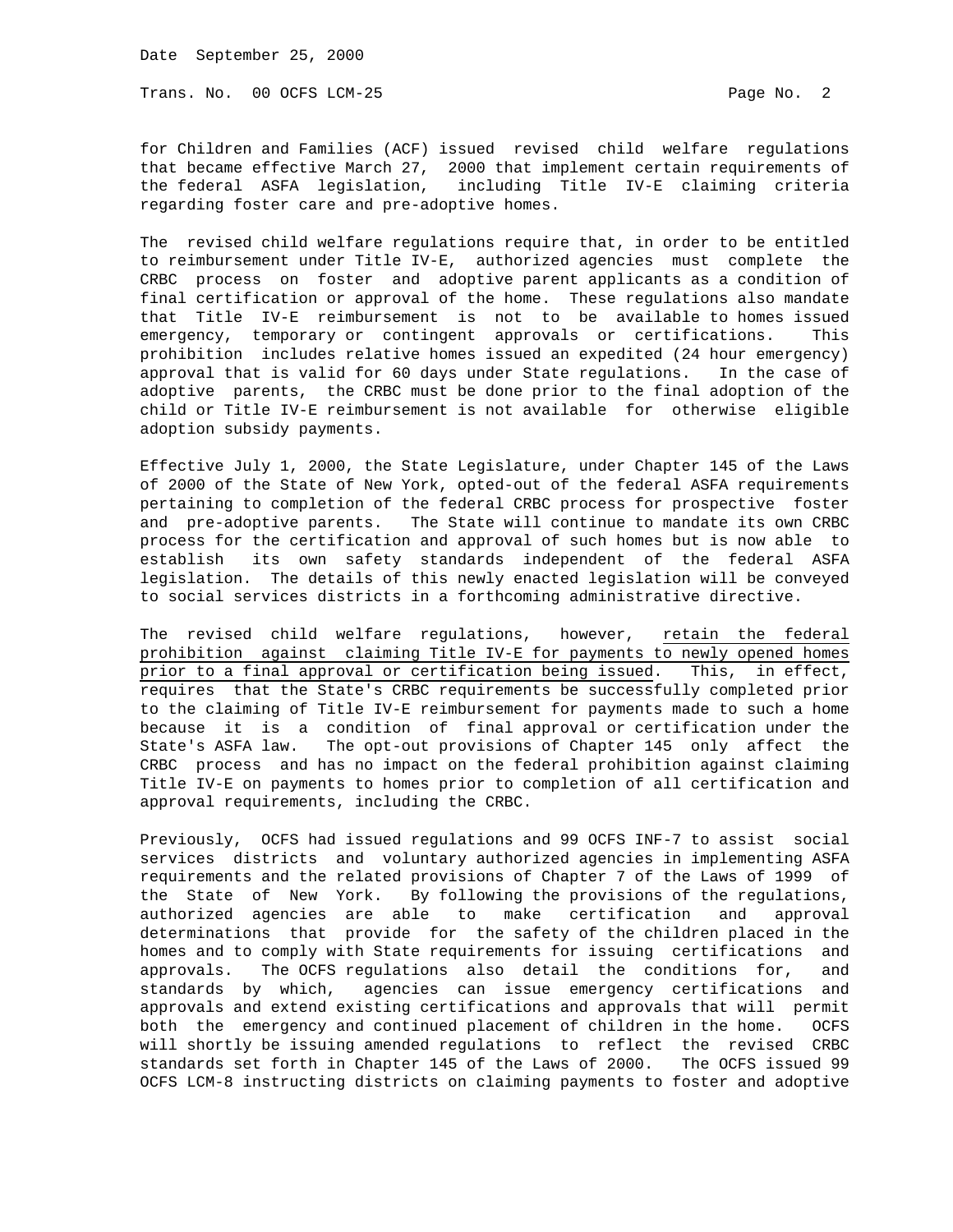Trans. No. 00 OCFS LCM-25 Page No. 3

homes that were undergoing approval or certification or the annual renewal of either when the CRBC had been initiated but not completed. Those instructions were updated in an August 5, 1999 letter to each social services district.

### III. CLAIMING CRITERIA

# A. Newly opened foster and pre-adoptive homes

Effective with payments for room and board provided on or after July 1, 2000, it is no longer necessary to file any "Claims for Special Projects" forms (LDSS- 3922) for newly opened homes that are providing foster care while undergoing completion of the CRBC. Payments to or on behalf of such homes are to be claimed on the Schedule H, as EAF foster care or K as federally non-participating (FNP), as appropriate. For any home newly approved or certified on or after January 1, 1999 and for which the CRBC has not been completed for the foster or adoptive parents as of July 1, 2000, social services districts are advised of the following:

 Pursuant to the revised child welfare regulations that became effective March 27, 2000 and other federal instructions, Title IV-E reimbursement may not be claimed until such time as the CRBC is completed on all applicants to be foster or adoptive parent residing in the home, including any necessary safety assessments. Once the CRBC is completed and the home is provided final certification or approval, social services districts may claim Title IV-E funding on otherwise eligible payments as of the first day of the month in which the such final approval or certification is issued.

 Homes issued an emergency certification or approval consistent with State regulations are eligible for reimbursement under the Temporary Assistance to Needy Families Emergency- Assistance to Families (TANF- EAF) category for payments otherwise eligible for reimbursement under that category. This means payments to such homes are eligible for TANF- EAF reimbursement if:

> 1. the foster parent has submitted all requisite documentation required for approval or certification, including all necessary fingerprint cards, and

> 2. the case has been determined eligible for EAF pursuant to the criteria in effect on September 30, 1995 for the Title IV- A Emergency Assistance to Families Program (EAF) and authorized as such prior to issuance of the payment.

 As of payments made on or after August 1, 2000, social services districts should claim TANF-EAF funds for the payments made to homes meeting the above criteria even if the child is eligible for Title IV-E provided that he or she is also authorized for TANF-EAF. This requirement applies to all homes provided an emergency approval or certification status, including relative (kinship) homes issued an expedited (24 hour emergency) approval. Claiming under TANF-EAF for otherwise eligible Title IV-E cases must continue only for so long as the home remains in emergency approval or certification status. Once the home is final approved or certified, Title IV-E claiming must be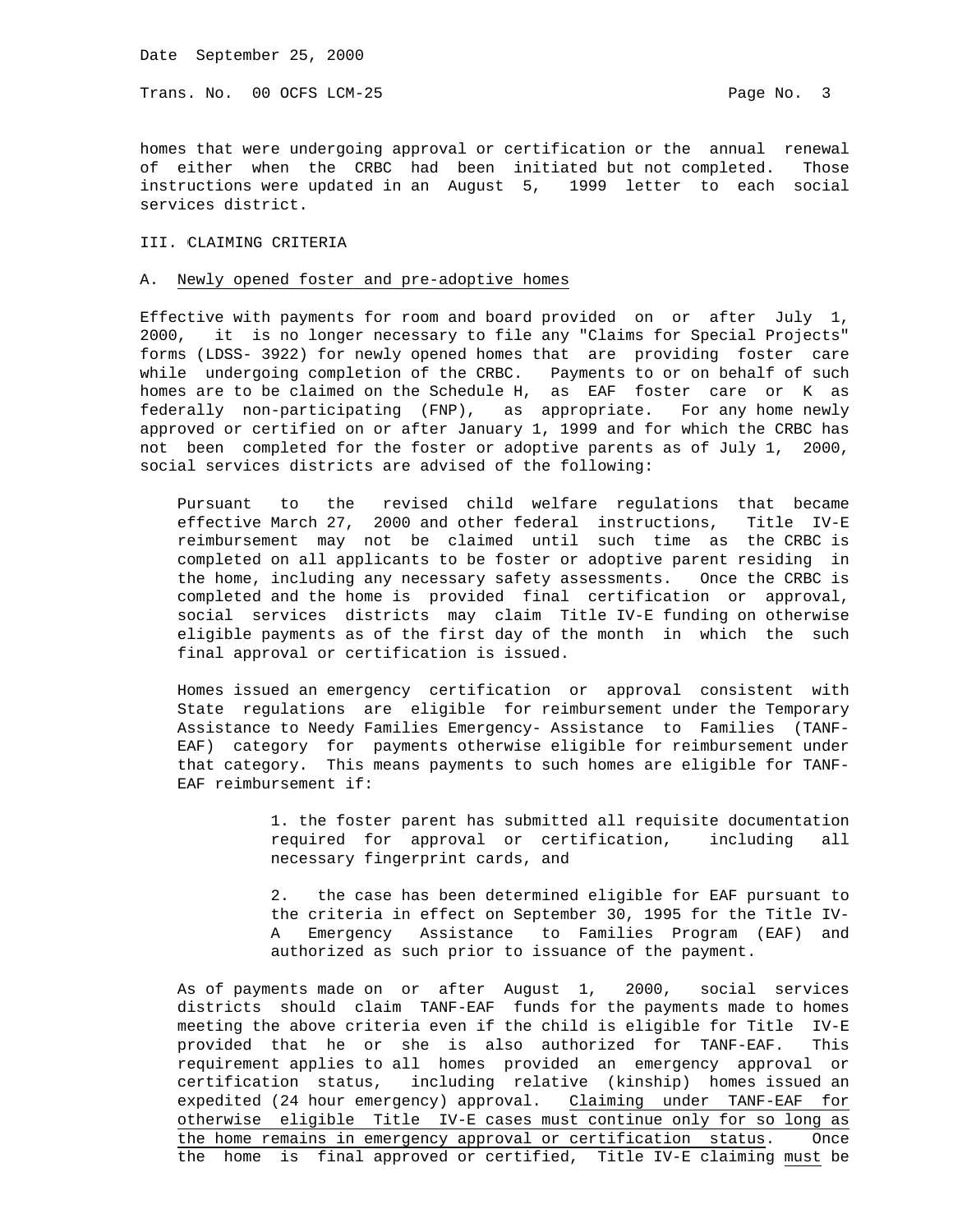Trans. No. 00 OCFS LCM-25 Page No. 4

resumed for Title IV-E eligible placements.

 For children not determined eligible for and authorized as TANF-EAF, districts must claim the payments as FNP.

# B. Recertification and Re-approval of Existing Homes

State statute requires that every foster home certified or approved as of February 11, 1999 undergo a CRBC for the foster parents and all other individuals over the age 18 residing in the household as a condition of the renewal of the home's certification or approval that came due following the enactment of the legislation. Since the State operates a search and retain process, the CRBC only has to be initiated once for each member of the home over the age 18. Social services districts may claim federal reimbursement in the normal manner for otherwise eligible Title IV-E (i.e. on the Schedule K) and TANF-EAF (i.e. on the Schedule H) foster care payments made to or on behalf of homes whose existing certification or approval has been extended pursuant to the regulatory standards enacted by OCFS, pending the completion of the CRBC and the annual re-issuance of a certification or approval to the home. The OCFS regulations provide for the continuation of the existing certification or approval while the CRBC is being completed, provided that:

> · all other eligibility factors for the case and the provider continue to be met, and

> · the foster parent has submitted all requisite documentation required for recertification or re-approval prior to the expiration of the existing certification or approval, including completed fingerprint cards for the foster parents and all other individuals over the age of 18 who reside in the home who have not previously had a CRBC. Please refer to NYCRR 444.6 and 444.9.

Social services districts may not claim any reimbursement for payments to homes for which the foster parents failed to submit all requisite documentation as of the date the existing certification or approval was due to expire. Such homes are, in effect, unlicensed and not entitled to State or federal reimbursement until the home is new certification or approval. Any payments to such homes must be identified as Non-Reimbursable (N.R.).

#### C. Adoption Subsidies

State ASFA legislation requires that, as of February 11, 1999, a CRBC be done on any approved adoptive parent prior to the adoption being made final if such check(s) was not conducted as part of the adoptive home approval process. Adoptive homes initially approved on or after January 1, 1999 for which the adoption was made final without the completion of the CRBC on the adoptive parent(s) are not eligible for federal adoption subsidy funding under Title IV-E for the duration of the adoption and are to be claimed on the Schedule K as federally non participating (FNP).

# IV. CLAIMING INSTRUCTIONS

Non-Title IV-E eligible foster care room and board and adoption subsidy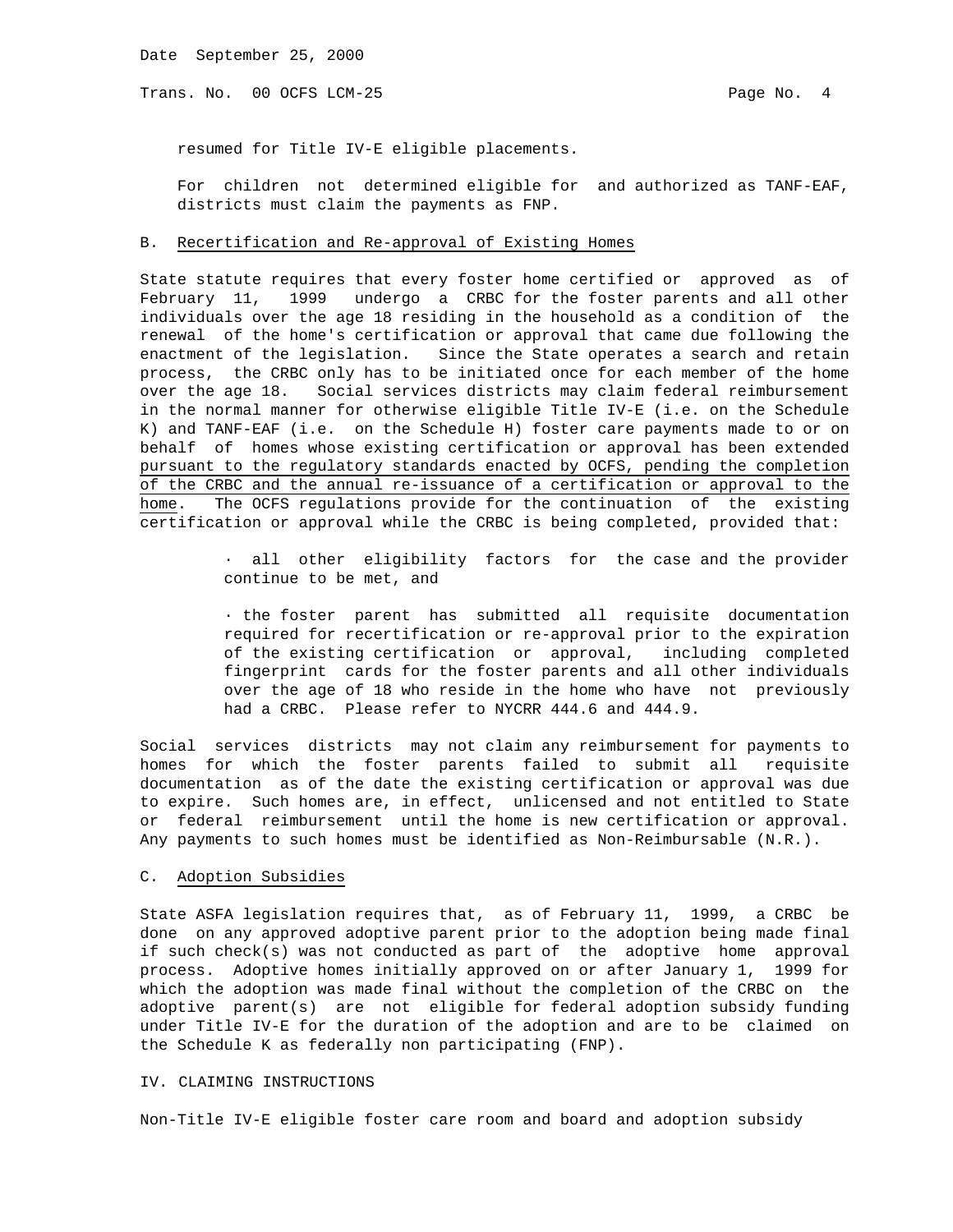Date September 25, 2000

Trans. No. 00 OCFS LCM-25 Page No. 5

services provided on or after July 1, 2000 and affected by the CRBC or the child welfare regulations are covered by the instructions in Sections A and B below. Section C provides instructions for reporting Title IV-E reimbursable expenditures not affected by the CRBC requirements and the child welfare regulations. Section C provides instructions for reporting Title IV-E reimbursement claims for other than room and board payments that are not affected by the CRBC or the child welfare regulations and can be claimed as such for title IV-E eligible cases.

### A. Prospective Claims

These instructions apply only to claiming for room and board provided on or after July 1. 2000.

For Title IV-E eligible only cases, (i.e., cases not authorized both for Title IV-E and TANF-EAF), payments made to homes certified or approved on an emergency basis pursuant to OCFS regulations and prior to the completion of the CRBC, write a new payment line. The direct component code is "08F", and the purchase of service line is "61F". The case claiming category remains the same but the payment claim is classified as "FNP" as a result. Payments are reported on the Schedule K as FNP. Districts are reminded, however, all foster care placements are to be reviewed for Title IV-E and TANF-EAF at the time of placement and authorized in both categories if appropriate (see 94  $LCM-52$ ).

For dually eligible cases, i.e., authorized as Title IV-E and TANF-EAF prior to the issuance of the room and board payment, the direct care component is coded as 08 and 08-E and the purchase of service lines (61 or 62) are coded with an "E" suffix. The claims for TANF-EAF foster care are reported on the Schedule H, line 8.

For adoption subsidy cases to be claimed as FNP on the Schedule K, districts must use a direct component of 01F and write a purchase of service line with a service type of either 52 or 55 with a suffix code of "F".

# B. Claims Already Filed with the Office of Temporary and Disability Assistance (OTDA)

These instructions apply only to claiming for room and board provided on or after July 1. 2000 and paid for on or after August 1, 2000.

Retroactive accounts adjustments in the Benefits Issuance and Control System (BICS) should be made to change services payment claiming from Title IV-E to TANF-EAF or FNP as appropriate. This can be completed by including the service type suffix code of E (EAF) or F (FNP) when completing the BICS adjustment service screens. Supplemental claims should be prepared to adjust room and board amounts (less the accompanying administrative component) from FP to FNP on the Schedule K or from FP on the Schedule K to FP on the Schedule H for eligible TANF-EAF foster care costs. See the BICS Services Payment Processing Manual, chapter VII, for more information on performing the Retroactive Accounts Adjustments. See the Fiscal Reference Manual volume 2, Chapter 3 for general claiming instructions.

As a reminder, social services districts that submitted adjusted claims on a LDSS-3922 to OTDA for homes undergoing re-approvals and recertifications should reverse those expenditures if they have not already done so according